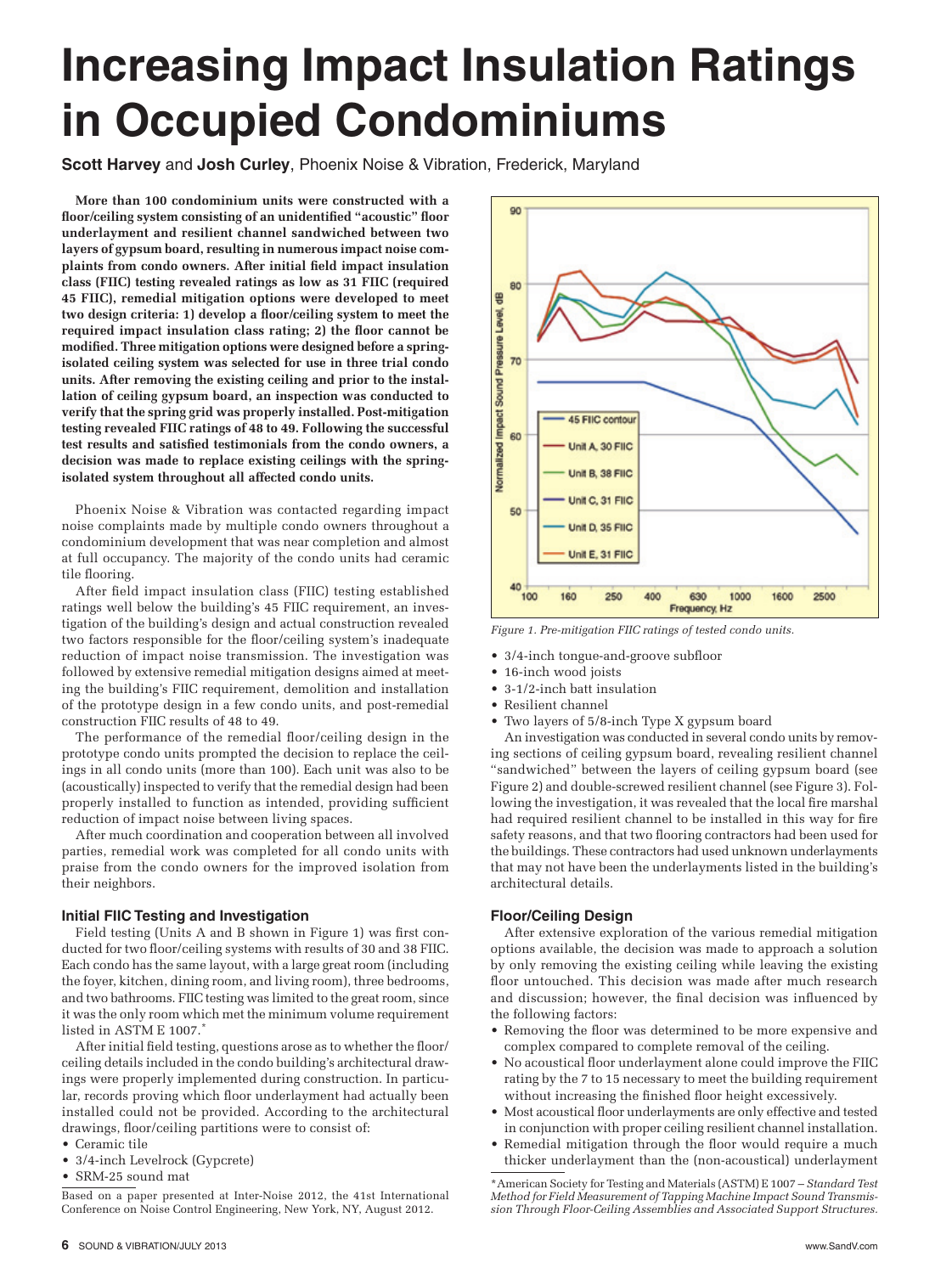

*Figure 2. Resilient channel "sandwiched" between layers of gypsum board in original ceiling.*



*Figure 3. Double-screwed ceiling resilient channel (in original ceiling).*

used, raising the existing floor height and causing problems with toilets, bath tubs, cabinets, etc.

Since resilient channel was known to be installed incorrectly and would need to be removed and replaced anyway, modifying the ceiling design was a more sensible approach than trying to address the problem by correcting only the floor or both the ceiling and the floor. This decision was supported by the conjecture that when evaluated separately, a feasible ceiling could be designed to sufficiently resolve the problem, while the same could not be said about the performance of a feasible floor modification alone.

**Mitigation Design Options**. Three remedial mitigation options (presented below) were developed and presented for consideration, each of which would provide the required minimum 45 FIIC rating. While FIIC data for the specific floor/ceiling system designs was not available (since the floor underlayment was unknown), estimations of the performance of each option were made based on test data for similar floor/ceiling systems.

- **• Option 1:** Two layers of 5/8-inch Type X gypsum board attached to hat channel suspended in isolation clips attached to the joists (estimated 45 to 50 FIIC).
- **• Option 2:** Two layers of 5/8-inch Type X gypsum board attached to a hat channel/cold-rolled channel (CRC) grid suspended on spring isolators attached to the joists (estimated 50-53 FIIC).
- **• Option 3:** Same as Option 2, replacing the 5/8-inch Type X gypsum board with "sound engineered" gypsum board (estimated 50-55 FIIC).

Option 3 was selected due to the highest expected performance of the three. Following the selection of a remedial design option, spring-load calculations were completed to ensure proper load distribution throughout the entire grid system, verifying that no spring would be over- or under-loaded when accounting for the weight of the sound-engineered drywall and the grid structure materials. (The spring layout design was confirmed by the spring manufacturer; see Figure 4 for spring installation details.)



*Figure 4. Spring and grid installation (courtesy of Kinetics Noise Control.*

**Demolition and Installation Guidelines**. In addition to designing the remedial floor/ceiling system, guidelines were developed to instruct contractors on the demolition of the existing ceiling and installation of the spring-isolated grid. This included instructions detailing removal of existing drywall, particularly around room perimeters, and installation of springs and the ceiling grid.

Construction drawings were developed indicating the load capacity required at each spring location, distance requirements between springs, distance from springs to structural elements, and prospective locations of a furring channel. Furring channel locations shown were suggested locations; actual furring channel layout was left up to the judgment of the contractor based on their understanding of what would be required to support the ceiling gypsum board. Details were also provided for isolating the grid system from elements such as sprinklers, recessed lights, electrical boxes, and bulkheads.

### **Prototypes**

Before committing to installing the remedial mitigation design in all condo units, three units were chosen as prototypes to test the design's effectiveness, as its performance had been based upon estimates of similar floor/ceiling systems. FIIC ratings were measured in all three units (Unit C, D, and E data shown in Figure 1) prior to demolition to compare the pre- and post-mitigation data.

**Inspections**. The existing ceiling was completely removed from the three prototype units and the spring grid was installed (springs, CRC, and furring channel), stopping prior to hanging the ceiling gypsum board. At this time, a thorough inspection was conducted to verify proper installation of the spring grid, paying attention to the following:

- • Correct spring in the correct location
- Spring alignment
- • Proper spring compression
- • Distances between springs
- • CRC and furring channel isolated from the room perimeter
- • Secure CRC and furring channel installation
- • Ceiling elements (sprinklers, HVAC vents, etc.) properly isolated from the grid
- • Sufficient insulation throughout the ceiling cavity

The inspection was conducted to identify any elements that would either prevent springs from compressing once the gypsum board was installed or compromise the ceiling's isolation from the rest of the structure. Installation errors were identified and corrected shortly after the inspection, then reinspected before approving the grid system for installation of ceiling gypsum board.

**Post-Mitigation Testing**. FIIC ratings of the three prototype units were measured one week after the pre-gypsum board inspections, revealing FIIC ratings of 48, 49, and 48, and FIIC value increases of 13, 18, and 17, respectively. (Pre- and post-mitigation data are shown in Figures 5, 6, and 7.) Each of the three prototype units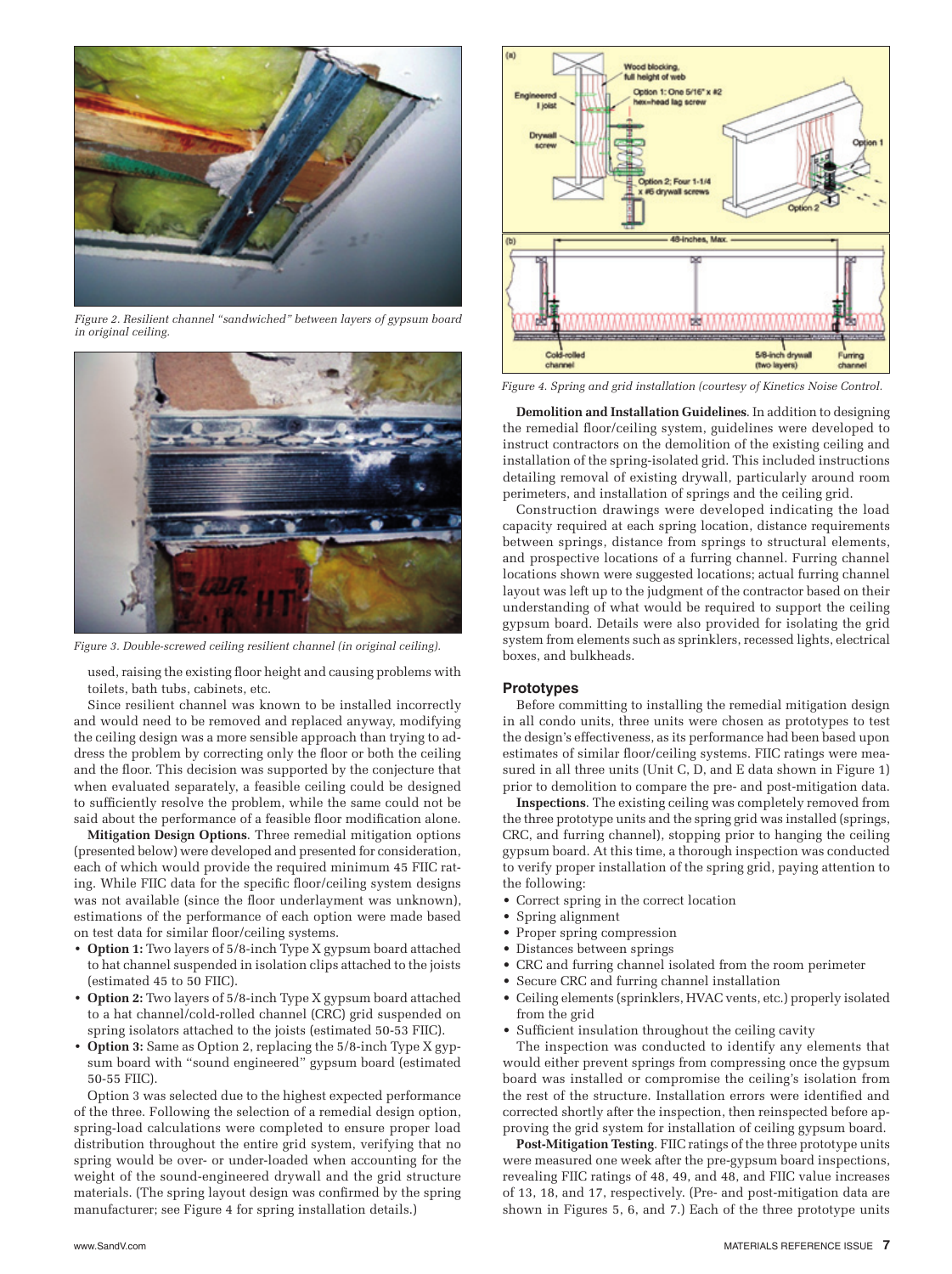

now met the building's 45 FIIC requirement.

When conducting FIIC testing on the existing ceiling, tapping machine noise sounded as though it was radiating from the entire ceiling. Following the installation of the spring isolated ceiling, residual tapping machine noise clearly sounded as though it was being radiated from the walls in the receive room and not through the ceiling, indicating that the ceiling was no longer the primary noise transmission path between condo units on different floors.

## **Full-Scale Production**

Following the favorable test results, and more importantly test results in compliance with the building's FIIC requirement, the decision was made to install the spring-isolated ceiling system in all 100+ condo units. This decision was supported by the positive testimony received from the owners of the three prototype condos.

**Scheduling**. A schedule was devised by the ceiling contractor to install the grid system in a certain number of condo units per week, ranging from one to eight units. All condo units were completely furnished, therefore possessions had to be moved from each unit, stored, and then moved back in following the ceiling completion.

The entire process, from the move out to the move in date, was typically one month for each unit. All moving in and out of condo units was coordinated by the ceiling contractor and done in the presence of the condo owner to verify that all possessions, walls, floors, etc., had not been damaged.

**Demolition and Installation**. After removing all condo possessions, all remaining condo surfaces and fixtures were protected. Walls were coved in plastic, plywood sheets were laid over all flooring, and cabinets, and sinks, toilets, etc. were boxed in with plywood (see Figure 8). The existing ceiling was then removed and the springs and spring grid were installed. Following the inspec-



*Figure 5. Pre- and post-mitigation test results (Unit C). Figure 6. Pre- and post-mitigation test results (Unit D).*

tion of the grid system, ceiling gypsum board was installed and the entire ceiling was painted.

Crown molding was also installed and painted in all condo rooms to hide the gap (necessary for the ceiling to remain isolated from the walls) from the suspended ceiling gypsum board. All ceiling fixtures were then reinstalled and possessions were moved back into the unit.

**Grid Inspections**. All condo units were inspected by Phoenix Noise & Vibration prior to installing ceiling gypsum board. These inspections were requested to verify that each spring-isolated grid was properly installed and would function as intended (providing a minimum 45 FIIC rated floor/ceiling system). The units were inspected once to identify any installation errors, the errors were corrected by the contractor, and the grids then reinspected on the same visit so that each unit could be certified ready for gypsum board installation.

Additional field testing was not conducted after the three prototype units were tested and found to comply with the FIIC requirement. Since the prototype testing proved the acoustical integrity of the remedial ceiling design, grid inspections were conducted in lieu of full pre- and post-mitigation testing. As long as each grid was inspected and found to be properly installed, testing was not required to verify that each grid system was capable of providing the necessary structure borne noise isolation.

During the inspection of the first four grid systems, many installation errors were found, and much time was spent educating installers of the grid system during the first inspections on correct and incorrect installation procedures. The number of errors found in each unit gradually decreased as the grid installers became more experienced installing the grid system and more aware of the critical aspects of the design.